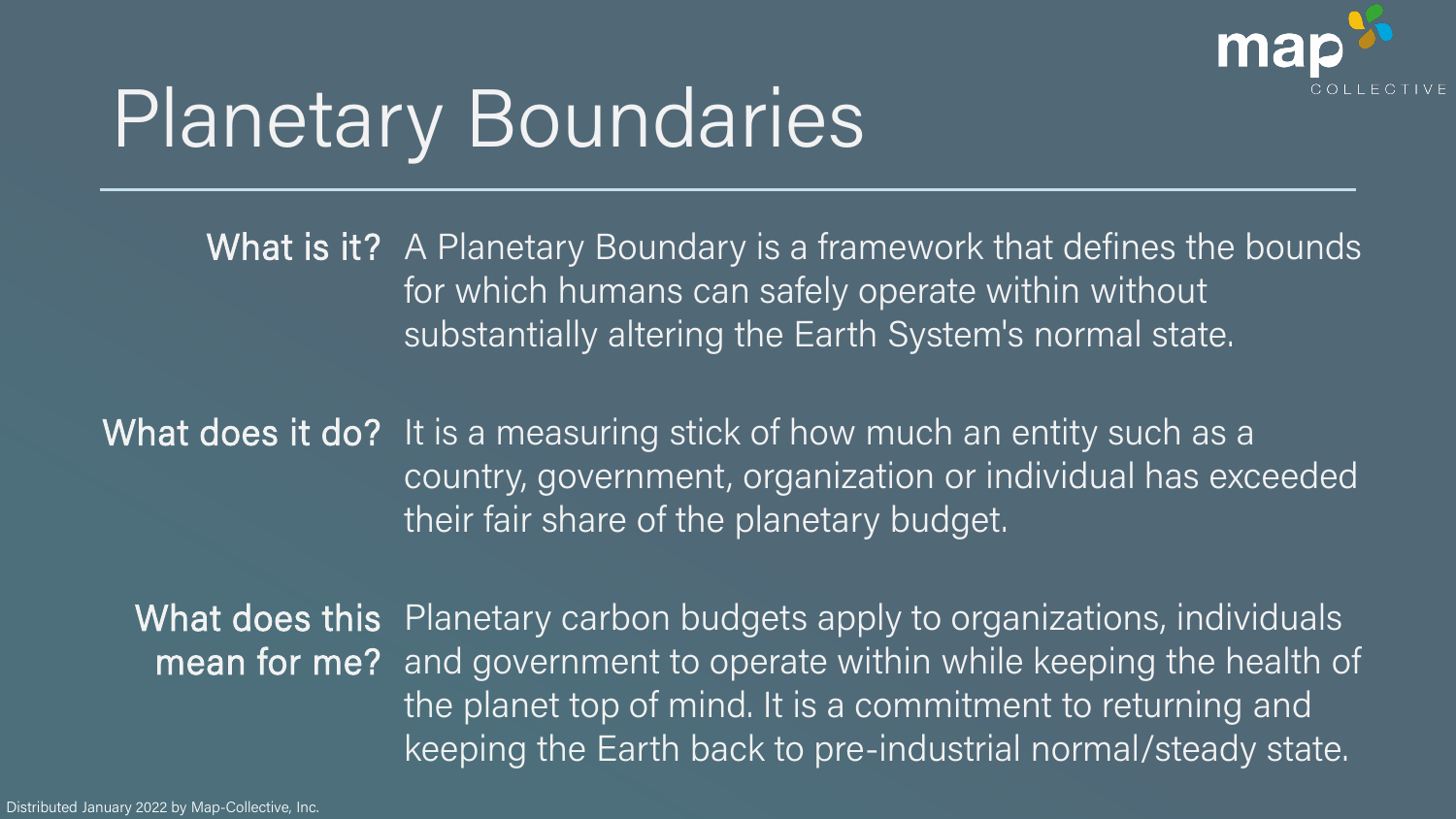

# GHG Reporting Structure



#### Scope of reporting

Government: all activity within its geographic boundary

Industry: emissions from operation of business

Individual: all activity from lifestyle

The GHG reporting structure and scope across entities are intertwined and interlinked.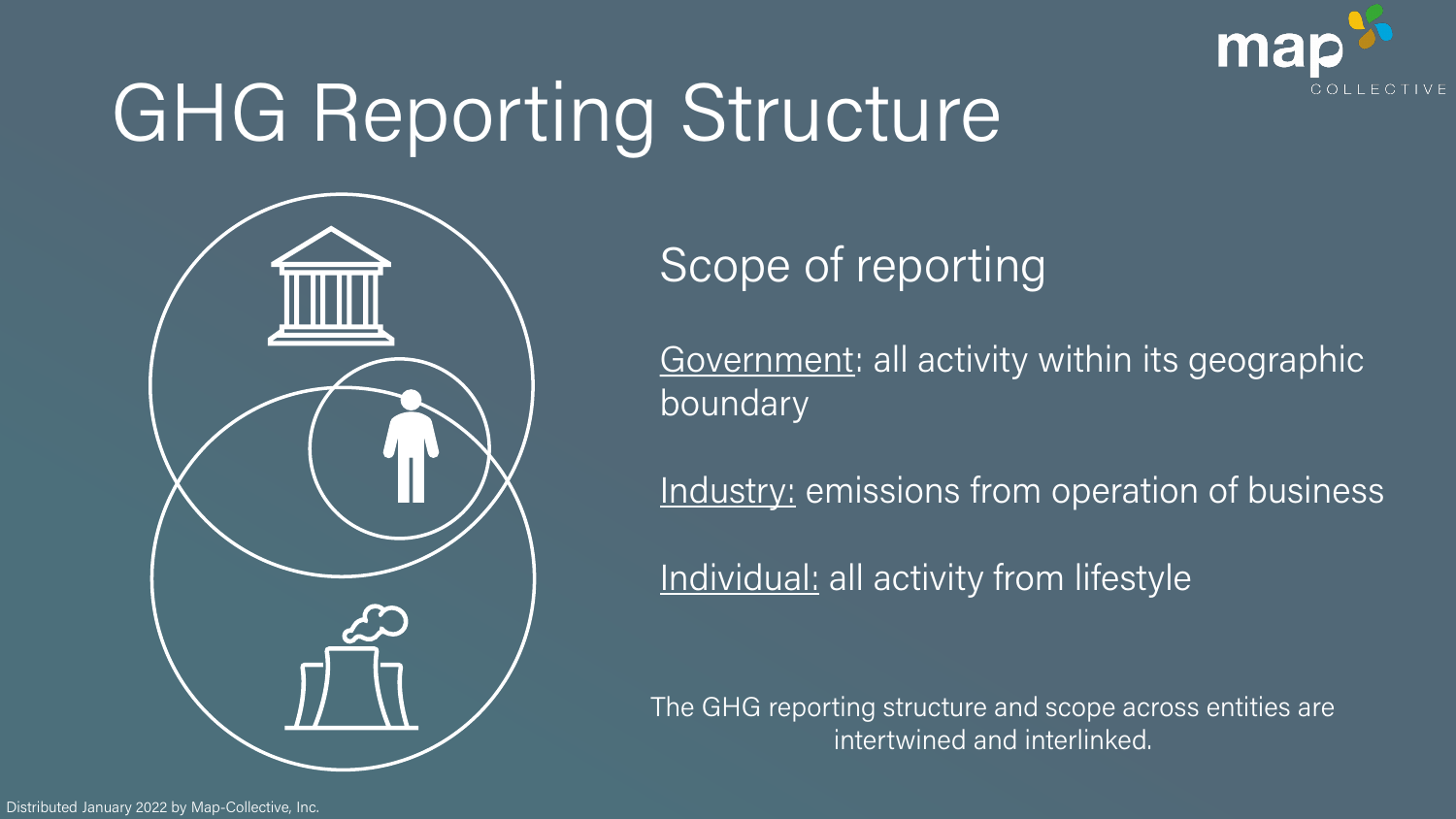

### Climate Change Planetary Boundary



\* as of 2022, Source: [NOAA](https://gml.noaa.gov/ccgg/trends/monthly.html)

The Planetary Boundary framework (Rockstrom et al., 2015) sets the Climate Change Safe Operating Space between 280- 350 ppm of cumulative atmospheric CO2 concentration where 280 is the atmospheric CO2 concentration pre-industrial revolution, and 350 ppm is the threshold at which we maintain a pre-industrial revolution-like state. The Zone of Uncertainty, which lies between 350-450 ppm, is the point at which the climate is no longer in a Holocene-like state.

Distributed January 2022 by Map-Collective, Inc.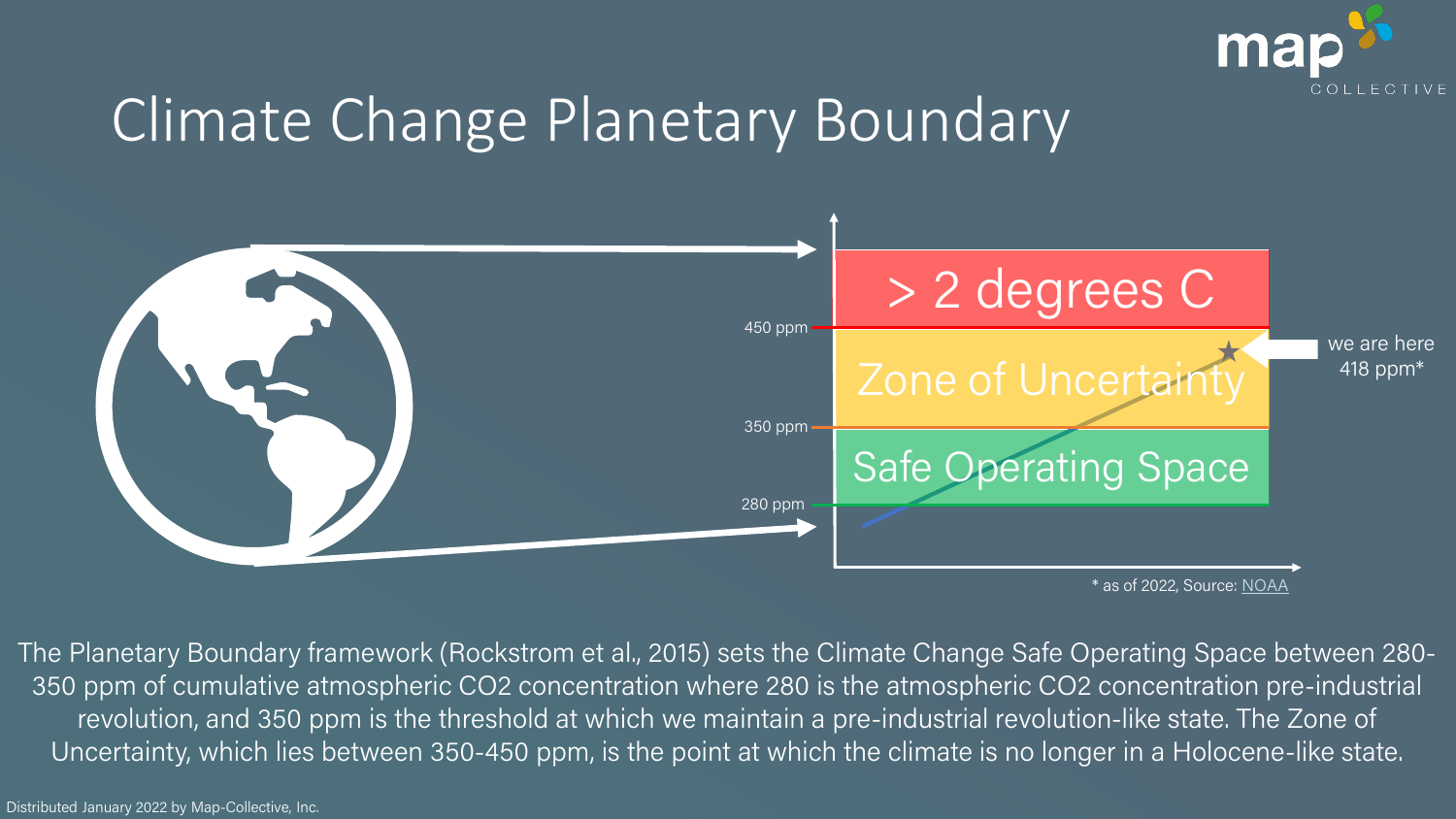

## Allocating the Safe Operating Space Sharing Principle: equal per capita

Every person shares rights to the atmosphere



Distributed January 2022 by Map-Collective, Inc.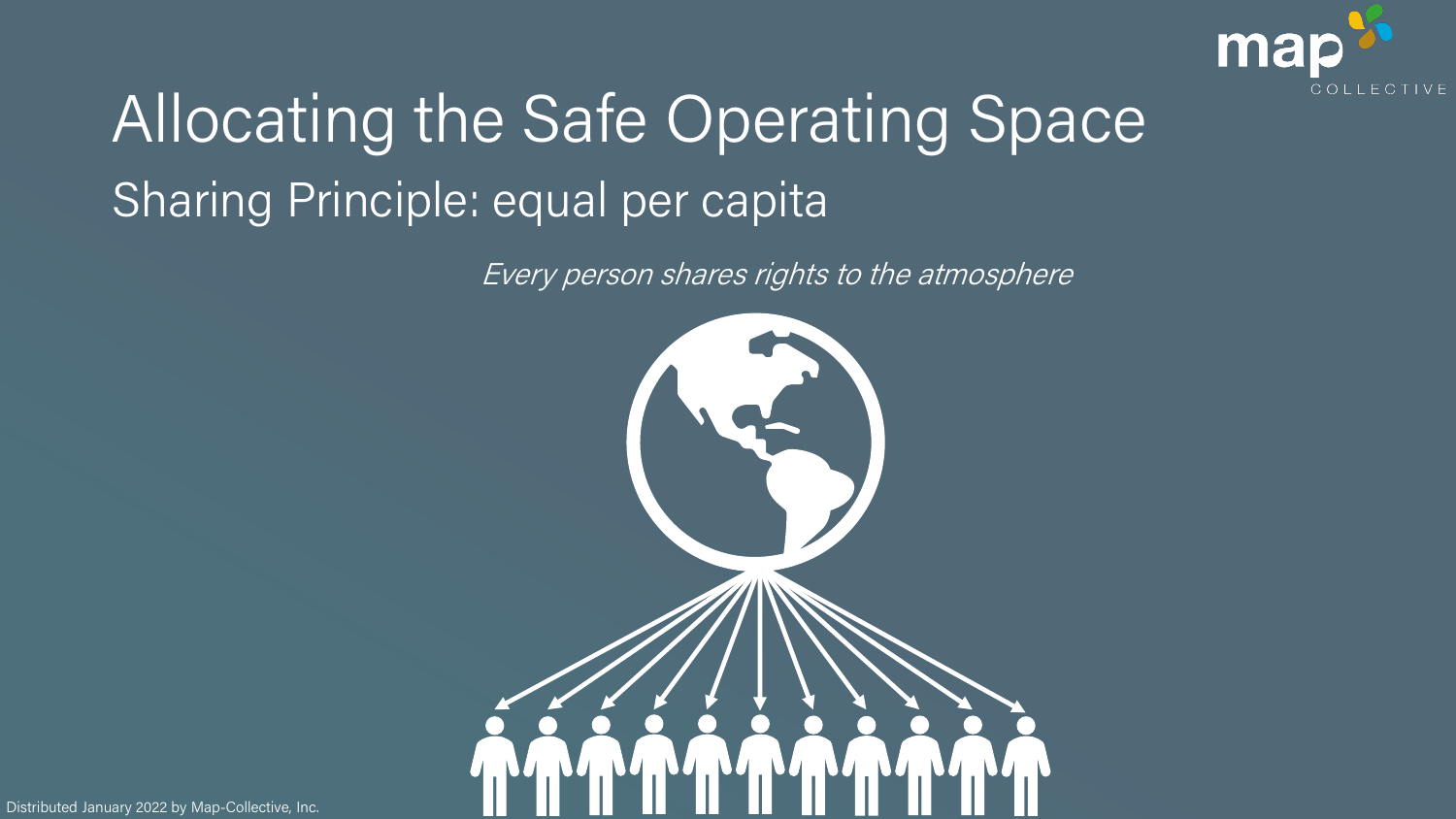

## Individual Carbon Footprint and Service Provider Relationship



An individual's carbon footprint is directly influenced by and related to the governing entity they lie within and the companies Distributed January 2022 by Map-Collective, Inc. they participate in through the consumption of goods, respectively.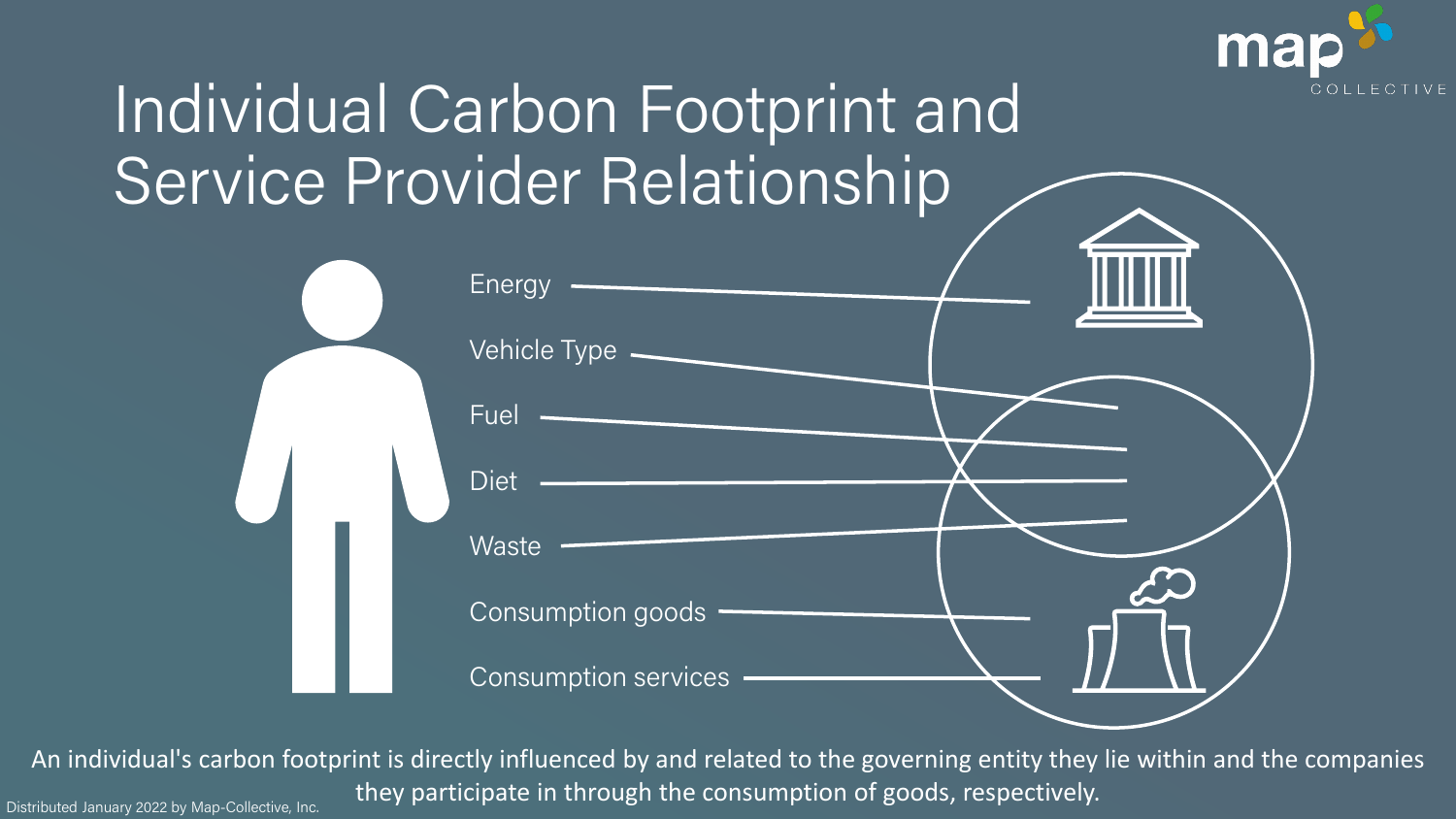

#### The Safe Operating Space Equal per capita principle and Industry



Under the equal per capita sharing principle, the industry's share of the safe operating space should be driven by consumer consumption.

Companies whose GHG emissions are not aligned with preferences and utility of the individual will have exceeded their share of the Safe Operating Space.

Since private final consumption expenditure represents a household's consumer spending, preferences and priority of goods and services, we can allocate the safe operating space based on a company's market share of final consumption expenditure.

Industry share of the safe operating space  $=$ % final consumption expenditure x Safe Operating Space ([Hjalsted et al., 2021\)](https://onlinelibrary.wiley.com/doi/full/10.1111/jiec.13050)